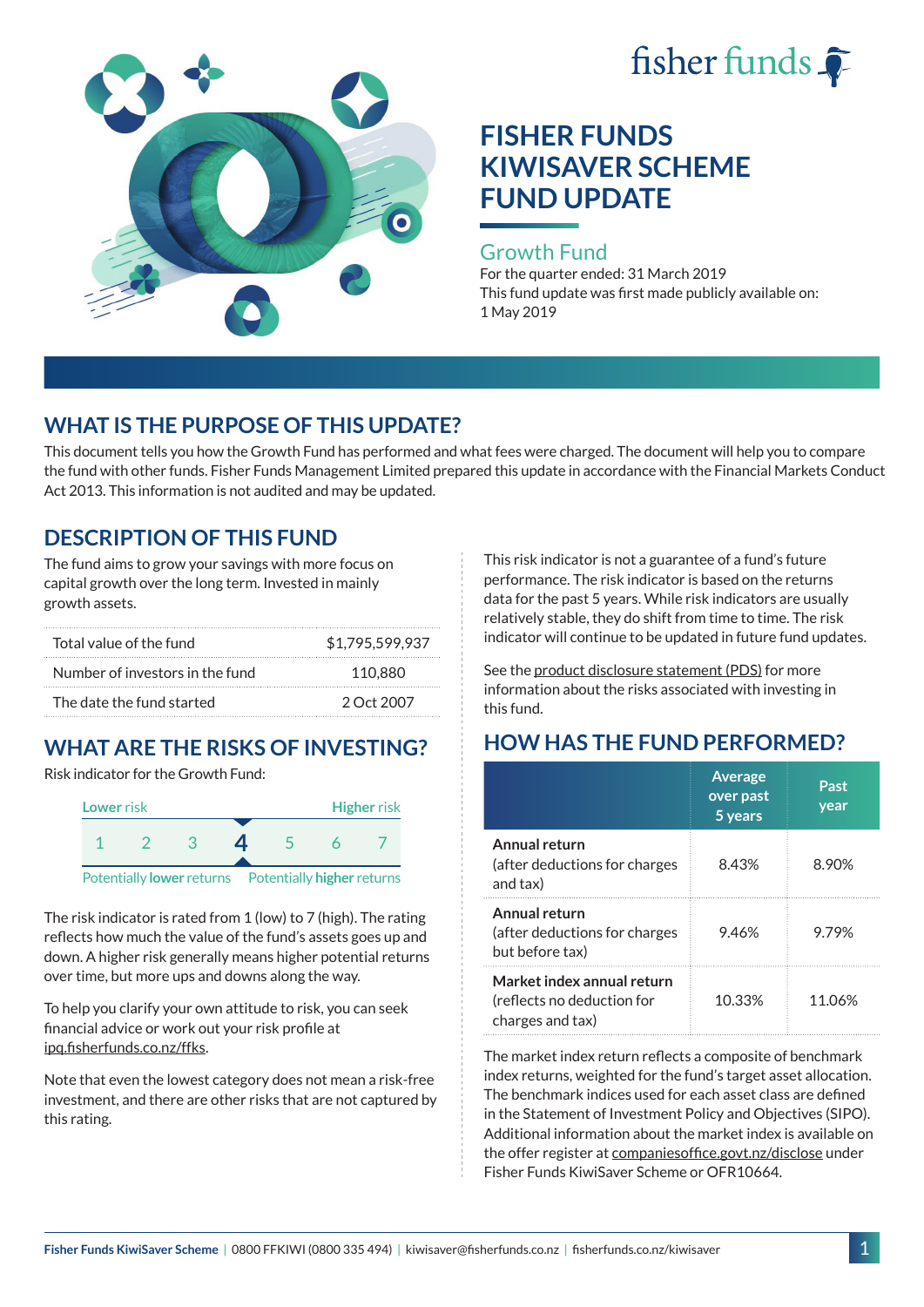## **ANNUAL RETURN GRAPH**

Fund Return Market Index Return



This shows the return after fund charges and tax for each of the last 10 years ending 31 March. The last bar shows the average annual return for the last 10 years, up to 31 March 2019.

**Important:** This does not tell you how the fund will perform in the future.

Returns in this update are after tax at the highest prescribed investor rate (PIR) of tax for an individual New Zealand resident. Your tax may be lower. The market index return reflects no deduction for charges and tax.

### **WHAT FEES ARE INVESTORS CHARGED?**

Investors in the Growth Fund are charged fund charges that include GST. In the year to 31 March 2018 these were:

|                                                       | % of net asset value   |  |
|-------------------------------------------------------|------------------------|--|
| <b>Total fund charges</b>                             | 1.47%                  |  |
| Which are made up of:                                 |                        |  |
| <b>Total management and</b><br>administration charges | 1.47%                  |  |
| Inding:                                               |                        |  |
| Manager's basic fee                                   | 0.95%                  |  |
| Other management and<br>administration charges        | 0.13%                  |  |
| Total performance-based fees <sup>1</sup>             | 0.39%                  |  |
| Other charges:                                        | \$ amount per investor |  |
| Annual membership fee                                 |                        |  |

Small differences in fees and charges can have a big impact on your investment over the long term.

### **EXAMPLE OF HOW THIS APPLIES TO AN INVESTOR**

Sarah had \$10,000 in the fund at the start of the year and did not make any further contributions. At the end of the year, Sarah received a return after fund charges were deducted of \$890 (that is 8.90% of her initial \$10,000). Sarah also paid \$36 in other charges. This gives Sarah a total return after tax of \$854 for the year.

### **WHAT DOES THE FUND INVEST IN? Actual investment mix**

This shows the types of assets that the fund invests in.



#### **Target investment mix**

This shows the mix of assets that the fund generally intends to invest in.